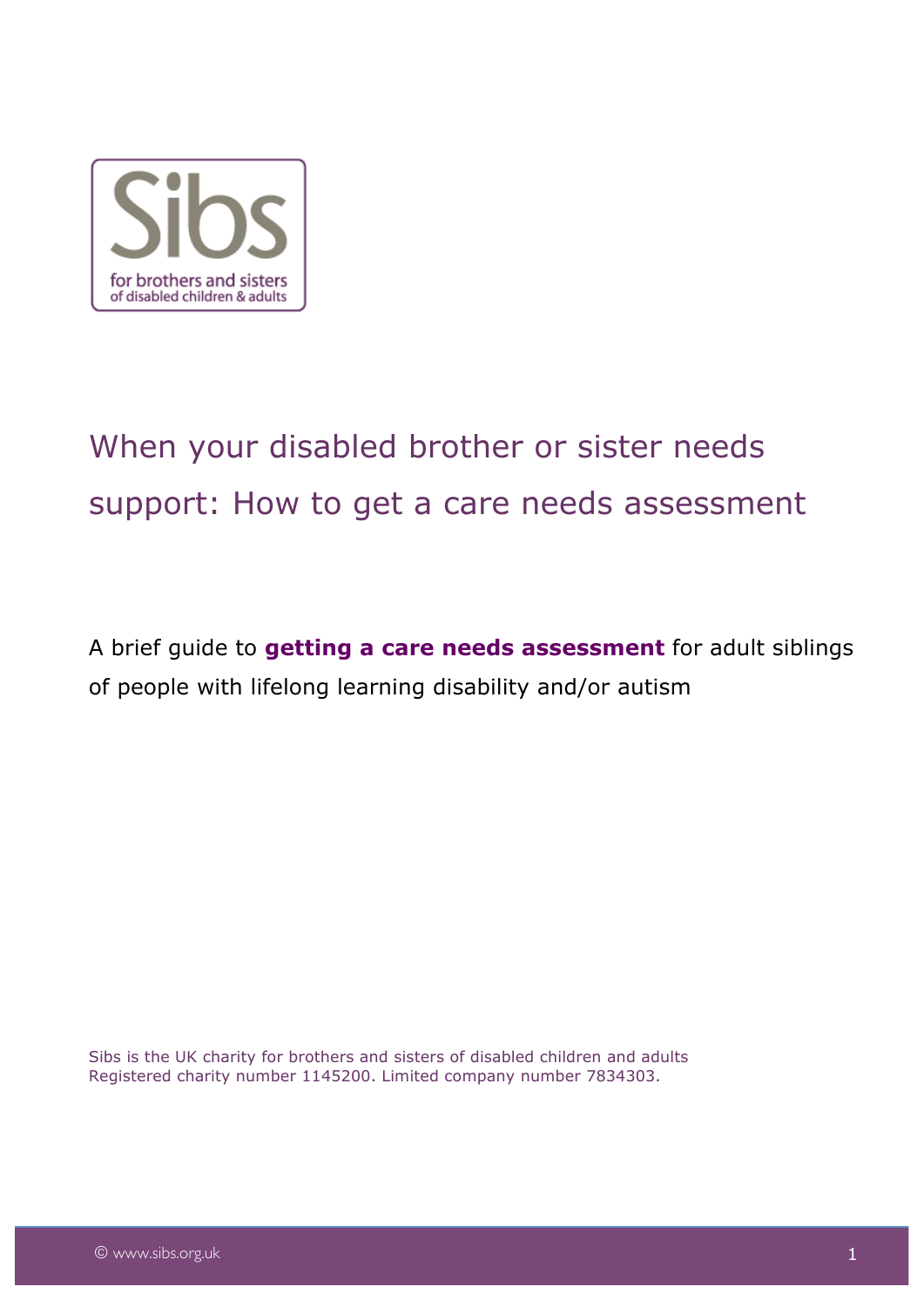## **Contents**

| What happens if I'm not happy with a decision made by the local authority? 8                   |
|------------------------------------------------------------------------------------------------|
| My sister isn't eligible for any support - but we're still providing care for her as a family. |
|                                                                                                |
|                                                                                                |
| Next steps in supporting yourself and your disabled brother or sister12                        |
|                                                                                                |
|                                                                                                |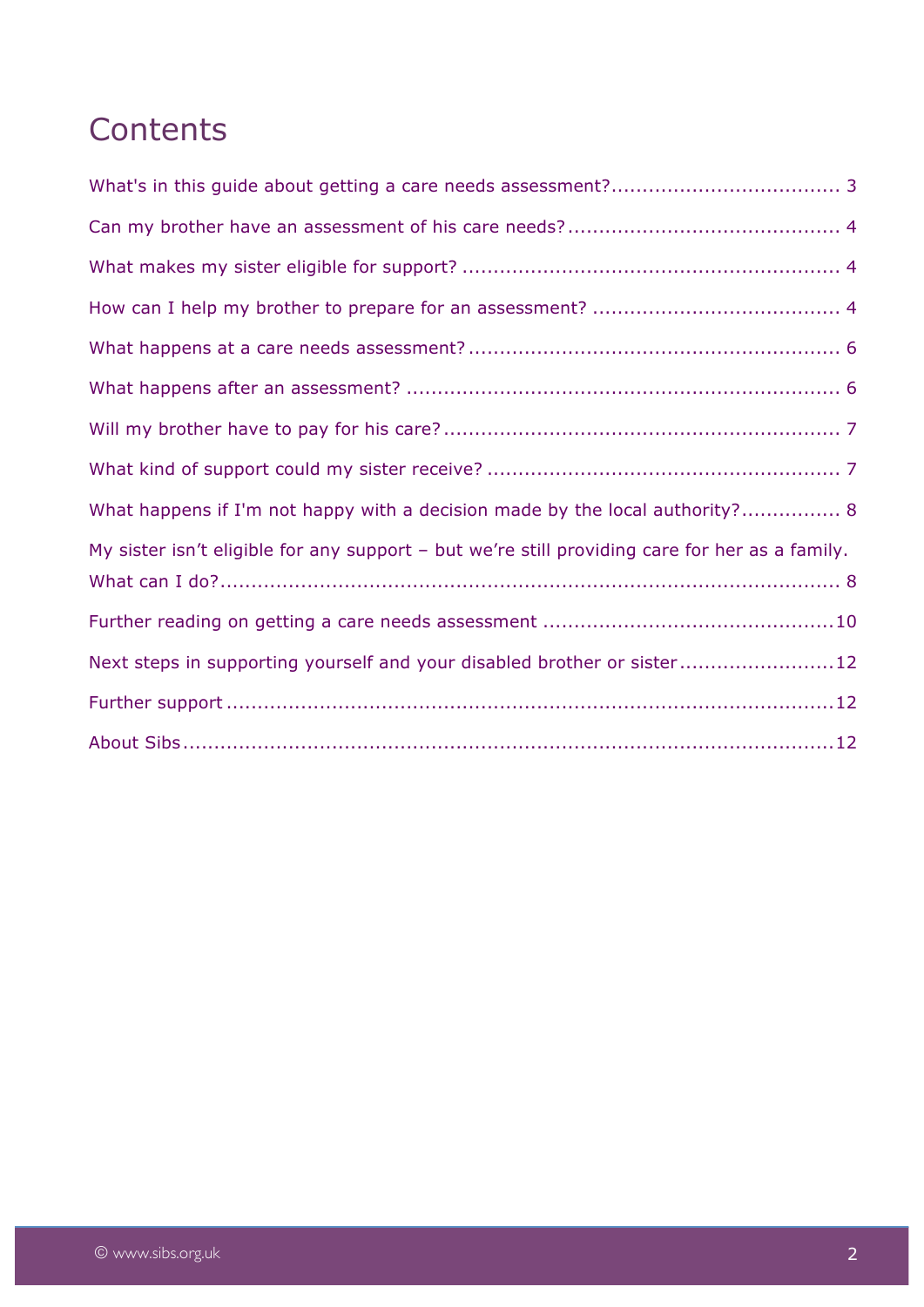#### What's in this guide about getting a care needs assessment?

This guide is for adult siblings of someone with a lifelong learning disability and/or autism. It briefly outlines common questions we receive from adult siblings about how their brother or sister's needs are assessed.

This guide assumes that your disabled brother or sister is over the age of 18 as the assessment process is different for people under the age of 18.

Being a sibling can be a complex and challenging experience. You are not alone – visit **www.sibs.org.uk** to meet other siblings at a support group or become a volunteer support group facilitator yourself.

The information in this guide was accurate at the time of writing – November 2018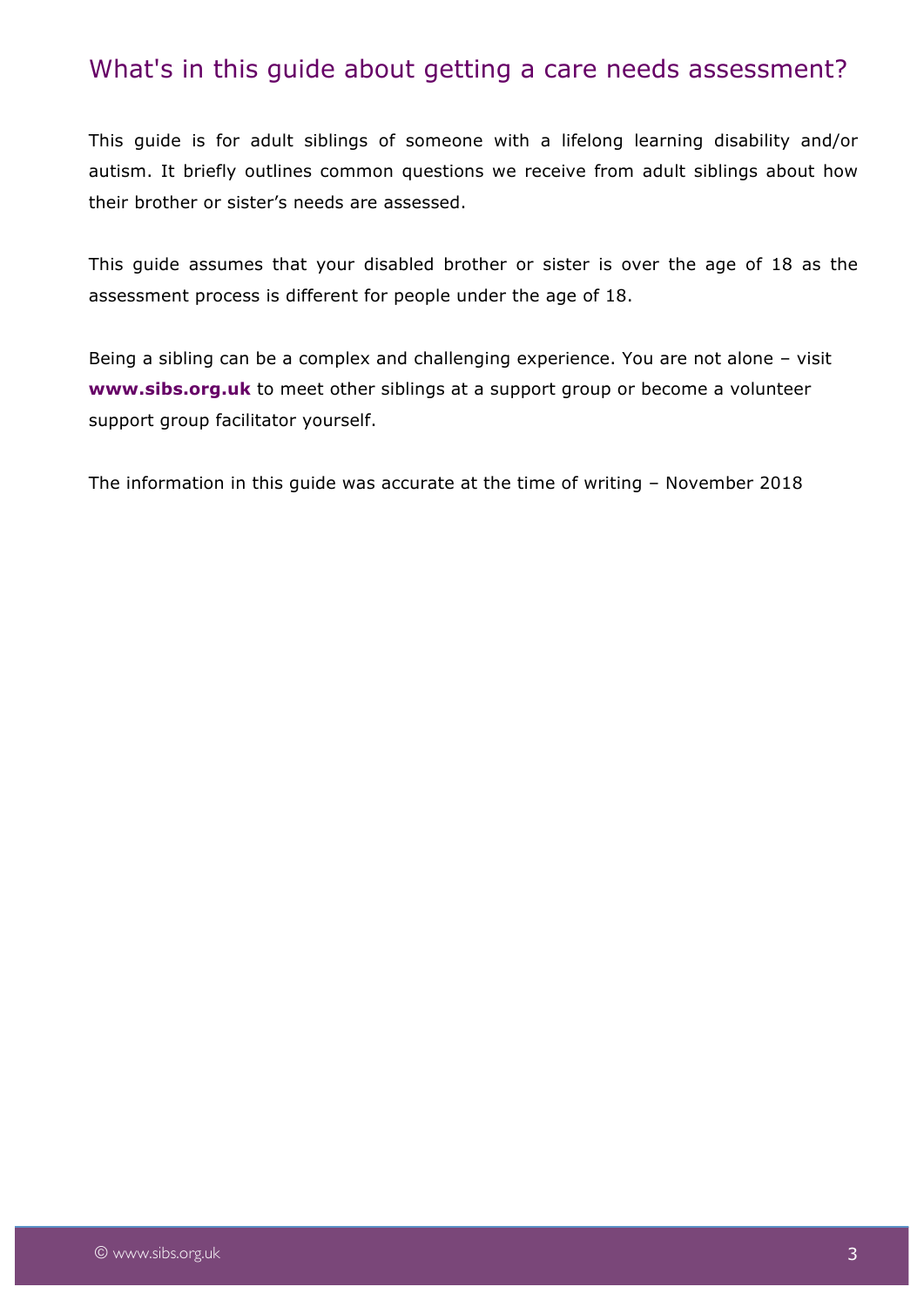#### Can my brother have an assessment of his care needs?

If your brother needs care and support because of his learning disability and/or autism, then the local authority has a duty to carry out an assessment.

Contact the adult social care department where your brother lives and request an assessment.

The local authority cannot refuse to carry out an assessment just because they don't think your brother or sister will be eligible for support or because they have a particular diagnosis.

#### What makes my sister eligible for support?

There are different laws in England, Wales, Scotland and Northern Ireland that underpin what support can be provided and what specific eligibility criteria are used. When you request an assessment, you can request a copy of the eligibility criteria that your sister will be assessed against.

Some local authorities may not provide support if they feel that the need is already being met by a family carer. At the time of assessment, be clear about what you can and cannot do for your sister – it is your choice whether to be involved or not in her care.

#### How can I help my brother to prepare for an assessment?

Write down all the things that someone has to do for your brother that they wouldn't do for another adult. If your brother is living in the family home and your parent is the main carer – ask them to keep a journal for one week noting every single task.

When you make this list, make sure that you:

**1. Think broadly about tasks.** When you're a carer you get used to multi-tasking and it's easy to overlook things you might be doing to support your brother. For example, you talk to your brother in a calm voice whilst feeding him because you know that it eases his anxiety. This is two tasks meeting two different needs. Think about your brothers needs physically, mentally and emotionally. Good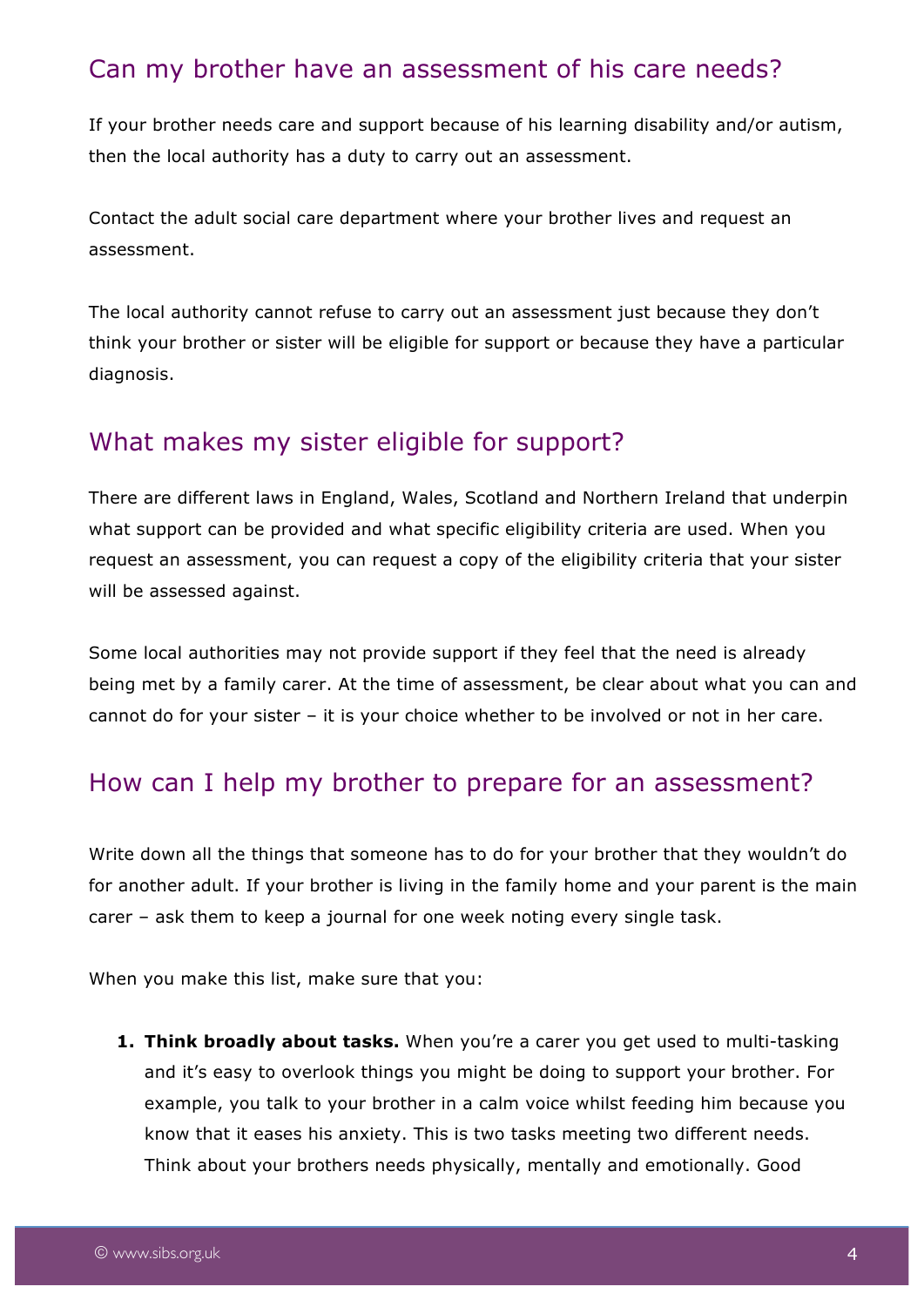questions to ask yourself are 'Would I do this for another adult?' and 'If I wasn't here, would this happen?'

- **2. Be specific** state exactly what the task is. Instead of 'my brother needs someone to check in on him' write 'my brother needs to be reminded to brush his teeth and take his medication on a daily basis'. If a task needs two people, make sure this is noted.
- **3. State the time it takes** for someone to support your brother with a specific task. Saying 'he needs help to brush his teeth' will not describe the support needs adequately if this task takes half an hour to complete with supervision.
- **4. Make a note of the consequences**  what would happen if your brother didn't have the support that he needs? Think about this in terms of his safety, health, dignity and overall wellbeing. E.g. 'If I didn't call my brother to remind him to take his medication, he could become seriously ill.'

#### **5. Cover every area of your brother's life**

- Eating and drinking (e.g. may choke when eating needs supervision)
- Personal hygiene (e.g. finds hair washing extremely distressing needs two people to support)
- Using the toilet (e.g. will not say when he needs wiping needs to be checked and helped to be clean after using the toilet)
- Getting dressed (e.g. does not understand to dress warm in cold weather)
- Home safety (e.g. no sense of danger or fire safety, cannot use hob or kettle)
- Home cleaning and maintenance (e.g. unable to manage money or pay bills)
- Relationships (e.g. needs support to build friendships. Buys rounds of drinks for people openly - vulnerable to being taken advantage of)
- Work (e.g. would like to volunteer at train station, needs support at each visit)
- Accessing the community (e.g. becomes distressed in public spaces, needs two people to support)
- Caring responsibilities (e.g. helps elderly mum with washing up and laundry but struggling to do so and needs more support)

It might feel unfair and highly negative to point out all the things your brother *can't* do – it's natural to want to balance this by highlighting his abilities. But this is exactly the point of the assessment – to identify what he can't do in order to look at the support he needs. It's easy to say 'He's fine with eating' whilst forgetting that it's you who made the sandwich and left it in the fridge for him. Preparing these notes fully in advance helps to make sure that nothing is missed in the assessment.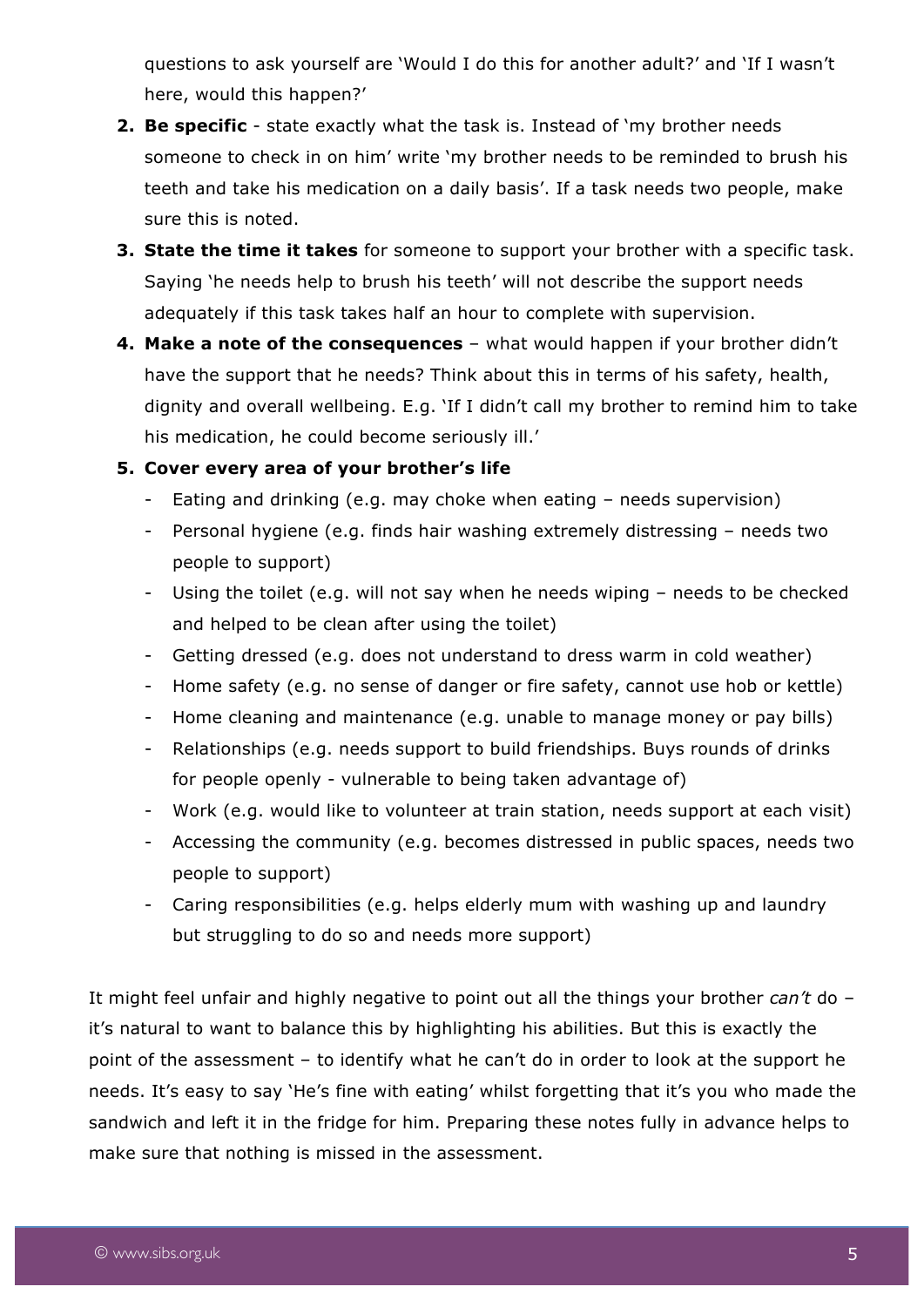#### What happens at a care needs assessment?

The assessment should be carried out face-to-face by a social worker from adult social care in a private space – usually your brother or sister's home. Your brother or sister may be offered a telephone or online assessment. If they have difficulty communicating you can request a face-to-face assessment instead - an online or telephone assessment may not reflect the extent of their needs.

If your brother or sister would like support at the assessment, yourself and other family members or carers can attend and we strongly recommend that you do. Together you will discuss with the social worker all the things that someone else has to support your brother or sister with. Be absolutely clear about what would happen if your brother or sister did not get that support - the impact on their safety, health and wellbeing.

Make sure that all your brother or sister's needs are discussed - even if a family member currently supports then with these needs. Remember that you have a choice over what support you provide - state clearly what you can and cannot do.

The social worker can also discuss a provisional support plan with you if they feel that the needs for support are likely to be meet by the local authority.

If specific health needs are identified at the assessment, the social worker may arrange for your brother or sister to have a health needs assessment also.

#### What happens after an assessment?

The social worker will present your brother or sister's assessment and support plan to an assessment panel that will decide whether your brother or sister has needs that are eligible for support, and to approve funding to meet these needs.

If your brother or sister has eligible needs a care and support plan will be written, and a copy should be sent to your brother or sister or to you if they do not have capacity to understand this. This should reflect what was discussed in the assessment. It should list all of your brother or sister's needs and how those needs are to be met. If you are not happy with any aspects of the support plan request a further meeting with the social worker to discuss it.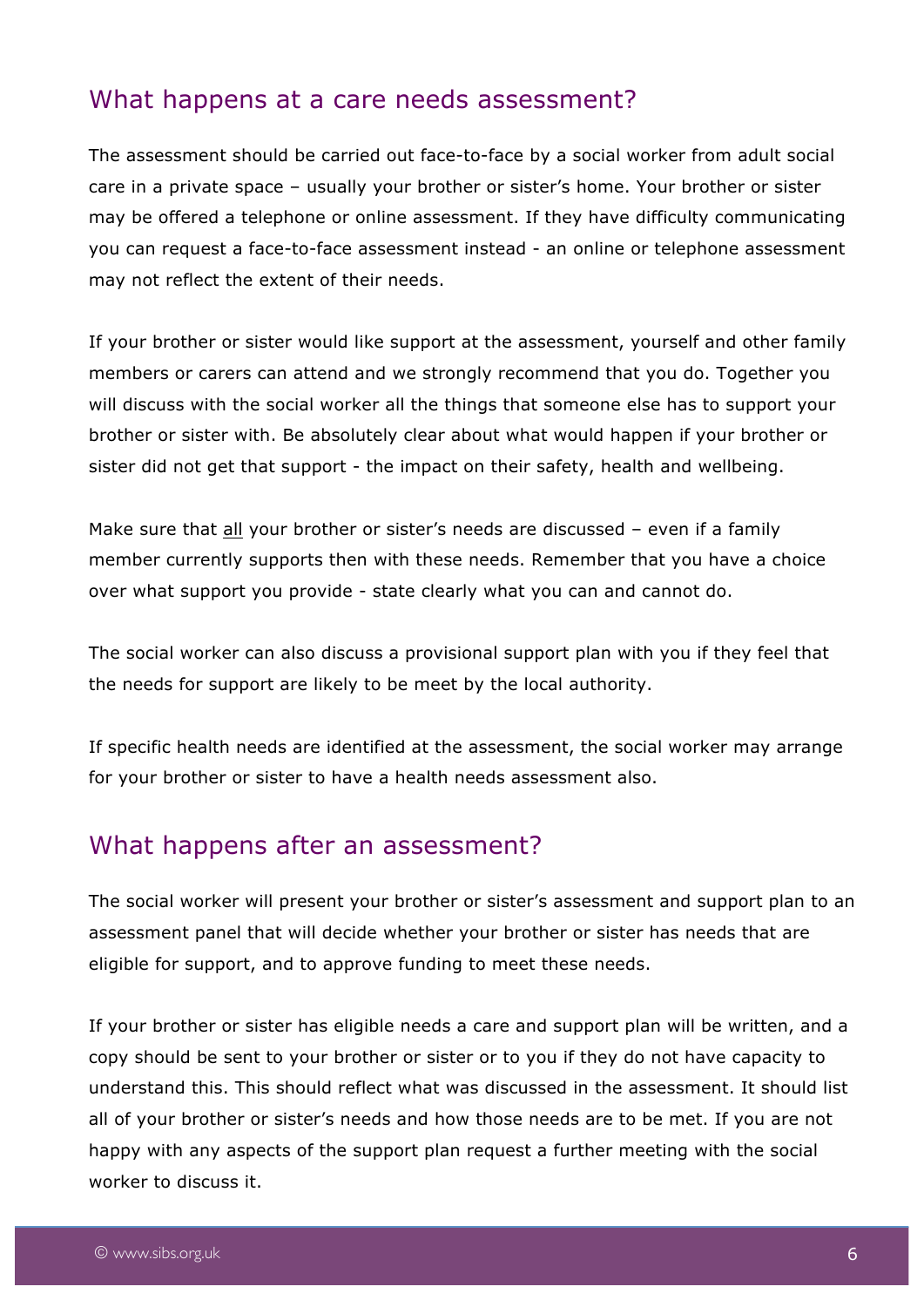### Will my brother have to pay for his care?

Care and support from the local authority is means-tested. Your brother will be assessed to see what he can afford to pay. What he will pay will depend on his income, capital (such as savings and property) and where he lives.

England - If a person has less than £14,250 in capital they will not have to contribute towards the cost of their care. If they have over £23,250 they will be required to pay for their care. If they have between £14,250 and £23,250 the local authority will carry out a financial assessment and they will be charged for part of their care.

Wales – charges vary between local authorities and they must publish information about their charging procedure. Most people will be expected to pay something towards the cost of their care.

Scotland - charges vary between local authorities. Most people will be expected to pay something towards the cost of their care (personal care for over 65s is free). The value of your home is not counted as capital.

Northern Ireland – charges vary between Health and Social Care Trusts. Care for over 75s is free.

### What kind of support could my sister receive?

Some examples of the type of support that people receive are:

- A place at a day centre
- Home adaptations or equipment
- A support worker to assist with personal care
- Respite care
- Meals delivered
- Option to move out of family home to supported living or residential accommodation
- Funding to do leisure or social activities

The support your sister can receive will depend on which of the UK countries she lives in, the area she lives in, and what her eligible needs are.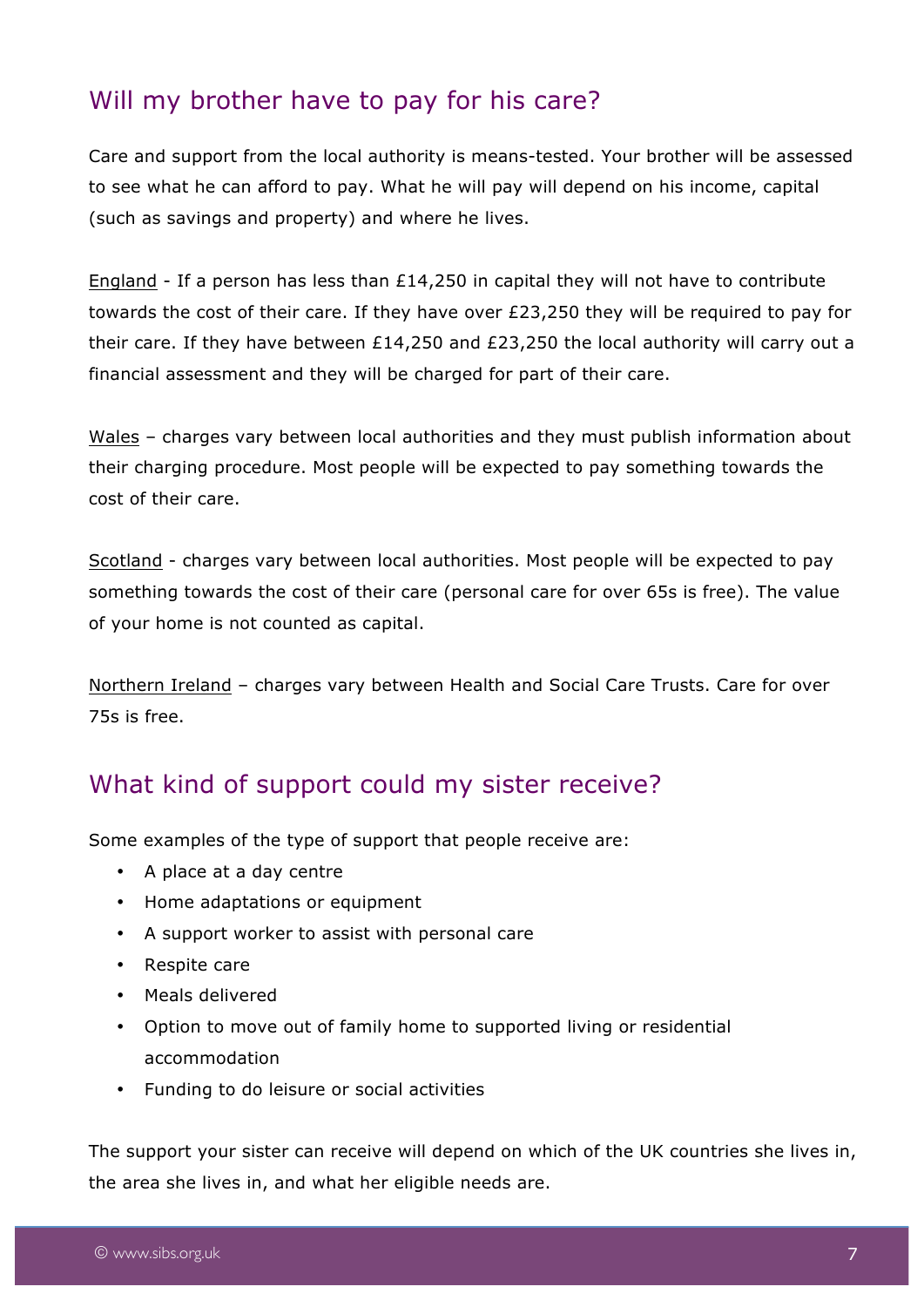### What if I'm not happy with a decision made by the local authority?

In the last few years, many local authorities have made cuts to people's care budgets and the support available to them. This is a huge worry and strain for many siblings who are supporting their disabled brother or sister. As a result, some siblings have received a care and support plan following an assessment that does not fully meet their brother or sister's needs.

Discuss the decision with the local authority and clearly state why you are unhappy. Return to the list you made previously about your brother or sister's needs for support. Provide specific examples of their needs and the impact on their wellbeing if these needs go unmet. Ask to see the criteria that your brother or sister is being judged against. Ask the local authority to put their decision in writing – this may be enough for them to change their mind.

If this does not resolve the issue, make a formal complaint in writing. Ask to see a copy of the local authority's formal complaints procedure – they have a duty to respond in line with this, for example, within a certain number of days. Read more about what the law says in your country about the local authorities' duty to provide care needs assessments and provide support.

If you are unhappy with the response following the formal complaint, you can take the issue to an ombudsman. An ombudsman is an impartial organisation that can investigate the complaints of individuals against organisations such as local authorities. Read our guide *"What to do if your disabled brother or sister doesn't receive the care that they should: A brief guide to making a complaint"* for further advice.

### My sister isn't eligible for any support – but we're still providing care for her as a family. What can I do?

Even if your sister is not eligible for support, the local authority should still provide you with further information on charities and local organisations that can help your sister.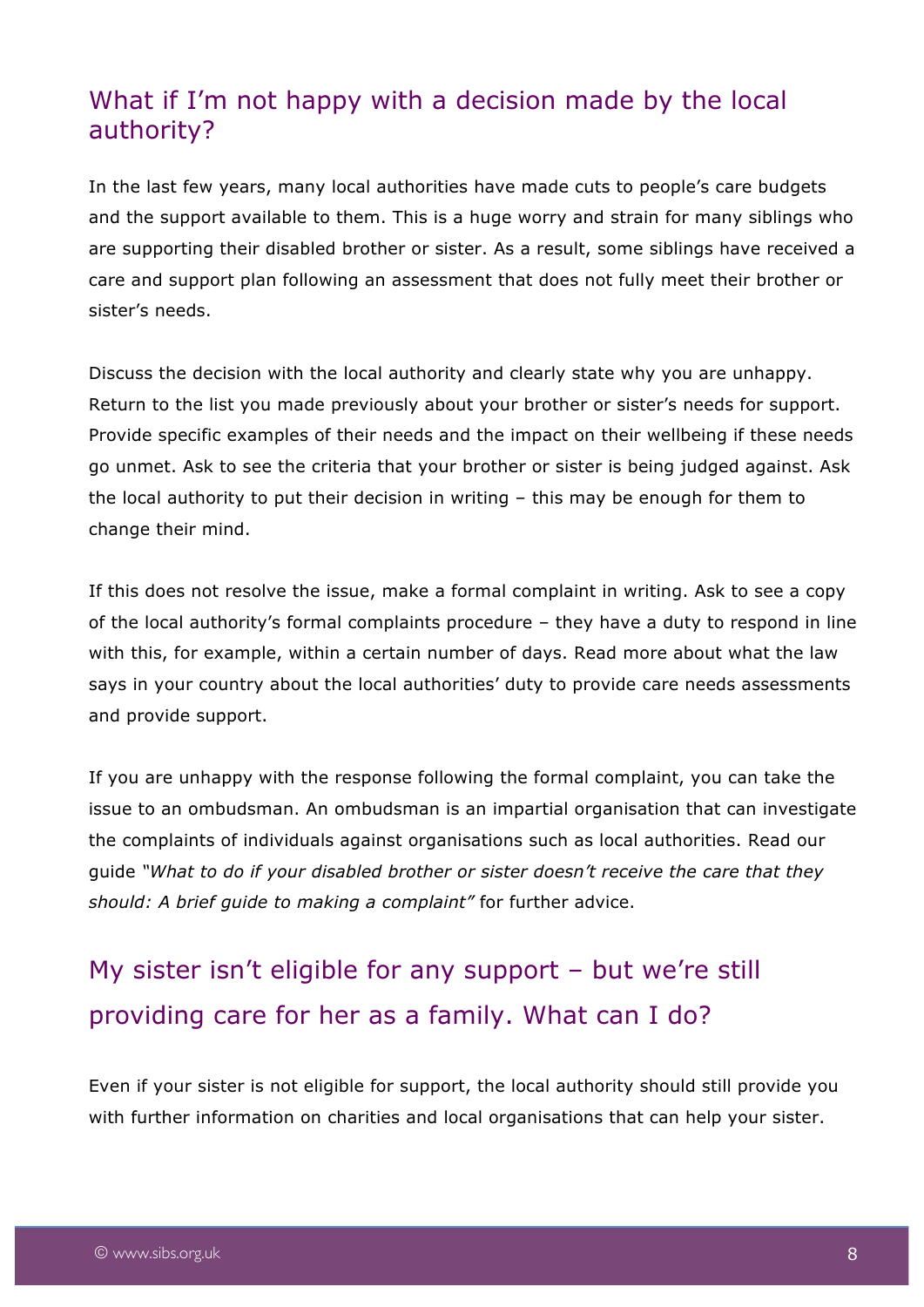You can also request an assessment of your needs as a carer from your local authority – remember to provide specific examples of every aspect of care you provide, how many hours of care per week you provide and what you need to support you as a carer. Even if your sister is not eligible for support, you may be. The support provided to you could include things like respite care for your sister, so that you can have a break from caring.

If your sister has difficulty creating social networks, building a circle of support may be another way to help her. A circle of support is a group of people who meet regularly to help your sister achieve her goals. Members of the circle could include family, friends and people in your sister's local community. People in the circle have a genuine interest in your sister's wellbeing and are not paid to offer this support.

Some siblings use support brokerage services to help them outsource certain care tasks. A support broker has experience of the health and social care system and can carry out tasks on your behalf, such as making phone calls or writing letters. People may use a support broker on a one-off or continuous basis. Visit the links at the end of this document for more information on circles of support and support brokerage.

If your family has a special trust fund in place for your sister use some of this money to buy in support with care.

Remember that if your sister's needs change – for example due to ill health or aging – her eligibility for support may also change. You can then request a re-assessment of her needs.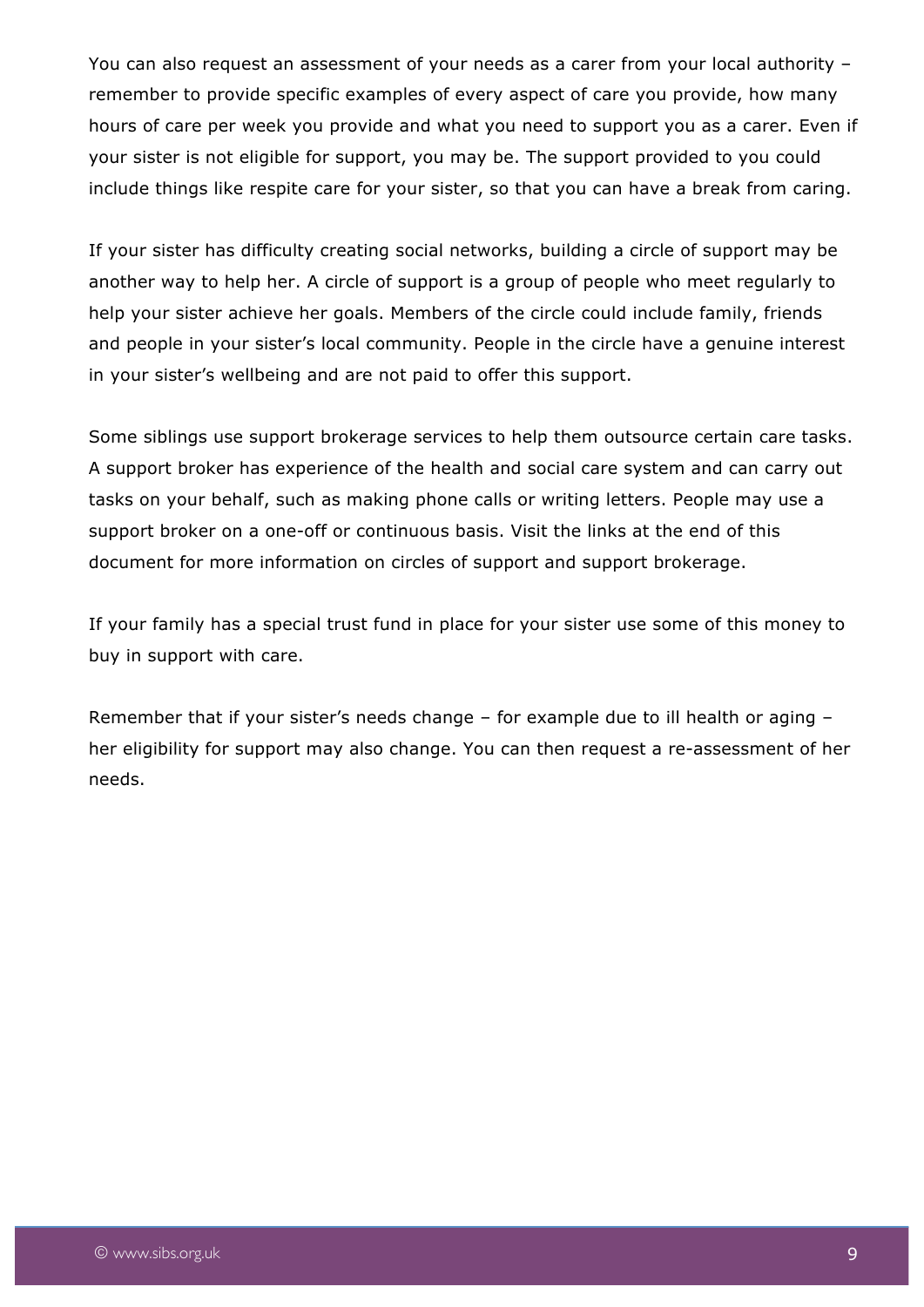#### Further reading on getting a care needs assessment

Further Sibs guides for adult siblings of someone with a lifelong learning disability and/or autism that cover topics such as mental capacity, finances, wills and trusts, challenging behaviour, making a complaint and managing care packages. https://www.sibs.org.uk/support-for-adult-siblings/guides/

Disability Law Service http://dls.org.uk/

Disability Rights UK https://www.disabilityrightsuk.org/

Carers UK https://www.carersuk.org/

Information on setting up a circle of support https://www.mentalhealth.org.uk/learning-disabilities/a-to-z/c/circles-support-andcircles-friends

A guide to support brokerage https://www.disabilityrightsuk.org/short-guide-brokerage-and-role-brokers-relationsocial-care

National brokerage network http://www.nationalbrokeragenetwork.org.uk/

England Care Act 2014 http://www.legislation.gov.uk/ukpga/2014/23/contents/enacted

Local Government Ombudsman http://www.lgo.org.uk/

**Scotland** Public Bodies (Joint Working) Act 2014 http://www.legislation.gov.uk/asp/2014/9/contents/enacted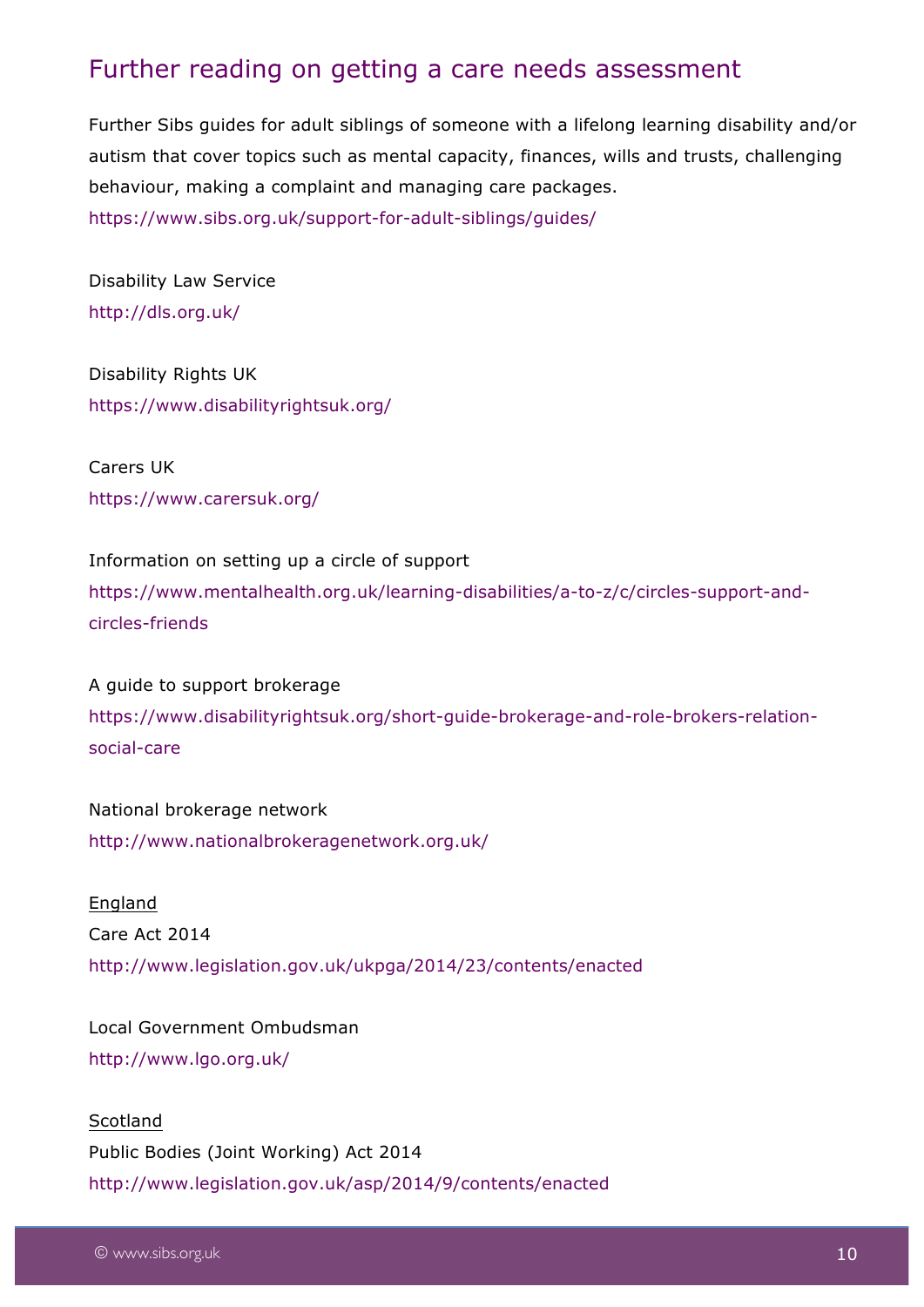Scottish Public Service Ombudsman https://www.spso.org.uk/

Care information Scotland http://www.careinfoscotland.scot/

Wales Social Services and Wellbeing Act 2014 http://www.legislation.gov.uk/anaw/2014/4/contents

Public Services Ombudsman for Wales http://www.ombudsman-wales.org.uk/

Northern Ireland

More information on the several laws that underpin community care in Northern Ireland http://www.lawcentreni.org/EoR/community-care/introduction-to-communitycare.html#Framework

Northern Ireland Ombudsman https://nipso.org.uk/